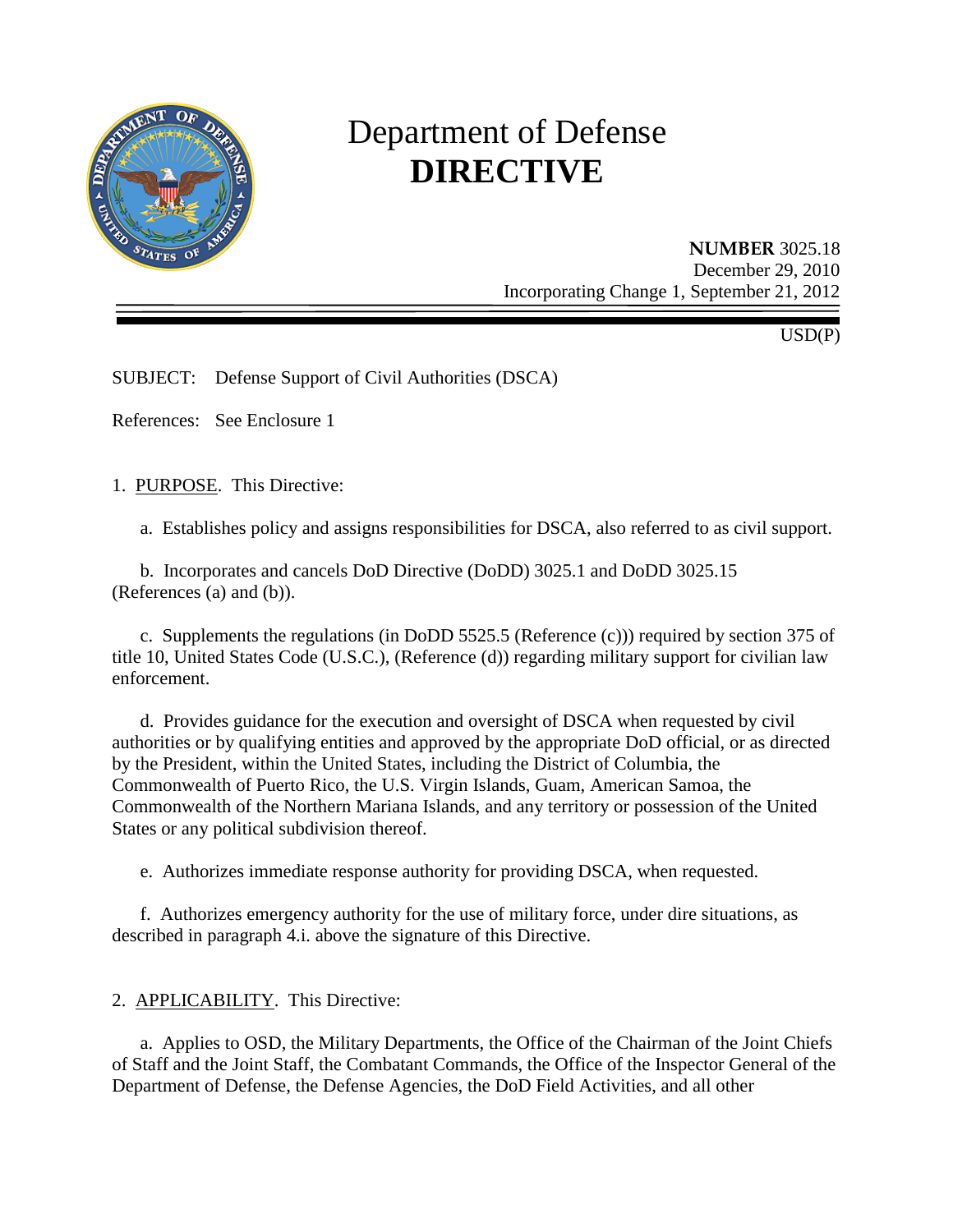organizational entities within the Department of Defense (hereafter referred to collectively as the "DoD Components").

b. Applies to the Army National Guard and the Air National Guard (hereafter referred to collectively as the "National Guard") personnel when under Federal command and control. Also applies to National Guard personnel when the Secretary of Defense determines that it is appropriate to employ National Guard personnel in title 32, U.S.C., status to fulfill a request for DSCA, the Secretary of Defense requests the concurrence of the Governors of the affected States, and those Governors concur in the employment of National Guard personnel in such a status.

c. Applies to all DSCA (except the specific forms of DSCA listed in paragraph 2.d. of this section), including but not limited to:

(1) Mutual or automatic aid, also known as reciprocal fire protection agreements (see chapter 15A of title 42, U.S.C. (Reference (f))).

(2) DoD fire and emergency services programs (see DoD Instruction (DoDI) 6055.06 (Reference (g))).

(3) Support of special events in accordance with applicable laws and DoD policy (see DoDD 2000.15 (Reference (h))).

(4) United States Army Corps of Engineers (USACE) activities as the DoD Coordinating and Primary Agency for Emergency Support Function #3, Public Works and Engineering, of the National Response Framework (Reference (i)).

(5) Defense support to civilian law enforcement agencies (see DoDD 3025.12 (Reference (j)) and Reference (c)).

d. Does NOT apply to the following:

(1) Support in response to foreign disasters provided in accordance with DoDD 5100.46 (Reference (k)).

(2) Joint investigations conducted by the Inspector General of the Department of Defense, the Defense Criminal Investigative Service, and the military criminal investigative organizations with civil law enforcement agencies on matters within their respective jurisdictions using their own forces and equipment.

(3) Detail of DoD personnel to duty outside the Department of Defense in accordance with DoDI 1000.17 (Reference (1)).

(4) Counternarcotics operations conducted under the authority of section 1004 of Public Law 101-510 (1991) (Reference (m)).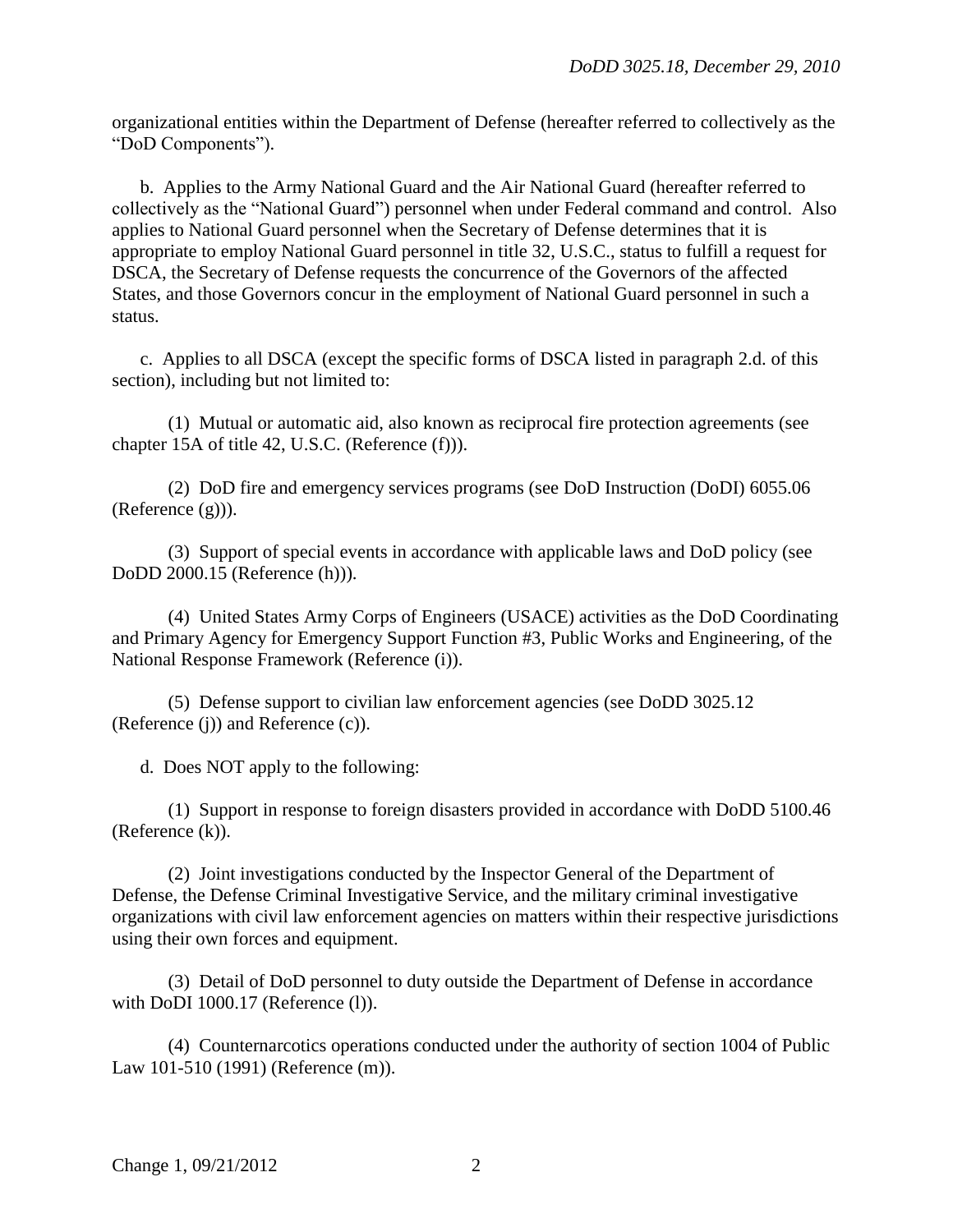(5) Support provided by the USACE when accomplishing missions and responsibilities under the authority of section 701n of title 33, U.S.C. (Reference (n)) and Executive Order 12656 (Reference (o)).

(6) Assistance provided by DoD intelligence and counterintelligence components in accordance with DoDD 5240.01 (Reference (p)), Executive Orders 12333 and 13388 (References (q) and (r)), DoD 5240.1-R (Reference (s)), and other applicable laws and regulations.

(7) Military community relations programs and activities administered by the Assistant Secretary of Defense for Public Affairs (see DoDD 5410.18 and DoDI 5410.19 (References (t) and  $(u)$ )).

(8) Sensitive support in accordance with DoDD S-5210.36 (Reference (v)).

(9) Activities performed by the Civil Air Patrol in support of civil authorities or qualifying entities when approved by the Air Force as auxiliary missions in accordance with section 9442 of Reference (d) and DoD 3025.1-M (Reference (w)) except as restricted by paragraph 4.j. above the signature of this Directive.

(10) Innovative readiness training (formerly called "civil-military cooperative action programs") (see DoDD 1100.20 (Reference (x))).

3. DEFINITIONS. See Glossary.

4. POLICY. It is DoD policy that:

a. This Directive shall be implemented consistent with national security objectives and military readiness.

b. Unless expressly stated otherwise, the provisions of this Directive should not be construed to rescind any existing authorities of the Heads of DoD Components, commanders, and/or responsible DoD civilians to provide DSCA in accordance with existing laws, DoD issuances, and Secretary of Defense-approved orders.

c. DSCA is initiated by a request for DoD assistance from civil authorities or qualifying entities or is authorized by the President or Secretary of Defense.

d. All requests for DSCA shall be written, and shall include a commitment to reimburse the Department of Defense in accordance with sections 5121, et. seq., of Reference (f) (also known as "The Stafford Act"), section 1535 of title 31, U.S.C. (also known as "The Economy Act" (Reference (y))), or other authorities except requests for support for immediate response, and mutual or automatic aid, in accordance with paragraphs 4.g. and 4.m. of this section. Unless approval authority is otherwise delegated by the Secretary of Defense, all DSCA requests shall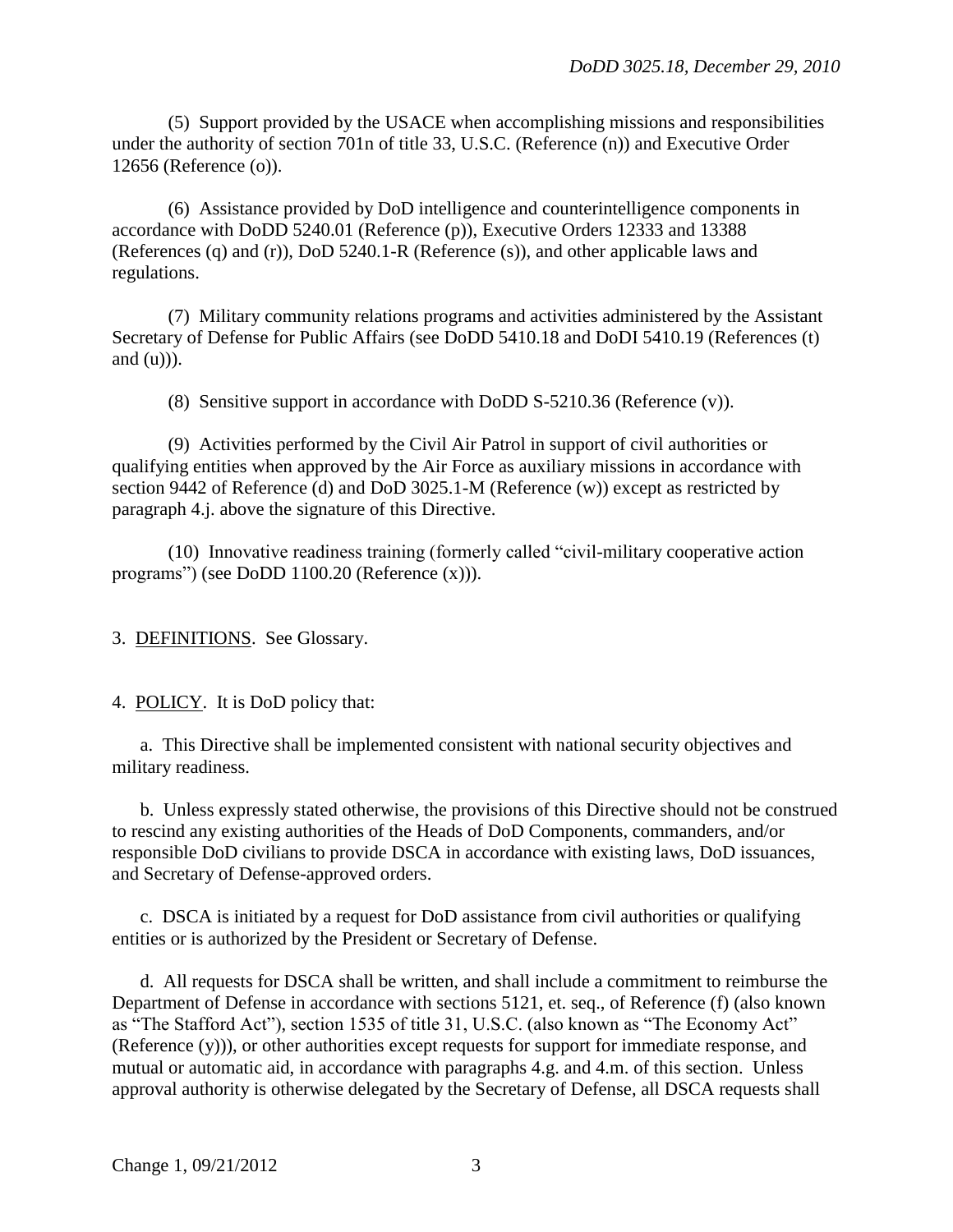be submitted to the office of the Executive Secretary of the Department of Defense. For assistance provided according to paragraph 4.g. of this section, civil authorities shall be informed that oral requests for assistance in an emergency must be followed by a written request that includes an offer to reimburse the Department of Defense at the earliest available opportunity. States also must reimburse the United States Treasury in accordance with section 9701 of Reference (y). Support may be provided on a non-reimbursable basis only if required by law or if both authorized by law and approved by the appropriate DoD official.

e. All requests from civil authorities and qualifying entities for assistance shall be evaluated for:

(1) Legality (compliance with laws).

(2) Lethality (potential use of lethal force by or against DoD Forces).

(3) Risk (safety of DoD Forces).

(4) Cost (including the source of funding and the effect on the DoD budget).

(5) Appropriateness (whether providing the requested support is in the interest of the Department).

(6) Readiness (impact on the Department of Defense's ability to perform its other primary missions).

f. DSCA plans shall be compatible with Reference (i); the National Incident Management System (Reference (z)); all contingency plans for operations in the locations listed in paragraph 1.d. above the signature of this Directive; and any other national plans (approved by the President or Secretary of Defense) or DoD issuances governing DSCA operations. DSCA planning will consider command and control options that will emphasize unity of effort, and authorize direct liaison if authorized by the Secretary of Defense.

g. Federal military commanders, Heads of DoD Components, and/or responsible DoD civilian officials (hereafter referred to collectively as "DoD officials") have IMMEDIATE RESPONSE AUTHORITY as described in this Directive. In response to a request for assistance from a civil authority, under imminently serious conditions and if time does not permit approval from higher authority, DoD officials may provide an immediate response by temporarily employing the resources under their control, subject to any supplemental direction provided by higher headquarters, to save lives, prevent human suffering, or mitigate great property damage within the United States. Immediate response authority does not permit actions that would subject civilians to the use of military power that is regulatory, prescriptive, proscriptive, or compulsory.

(1) The DoD official directing a response under immediate response authority shall immediately notify the National Joint Operations and Intelligence Center (NJOIC), through the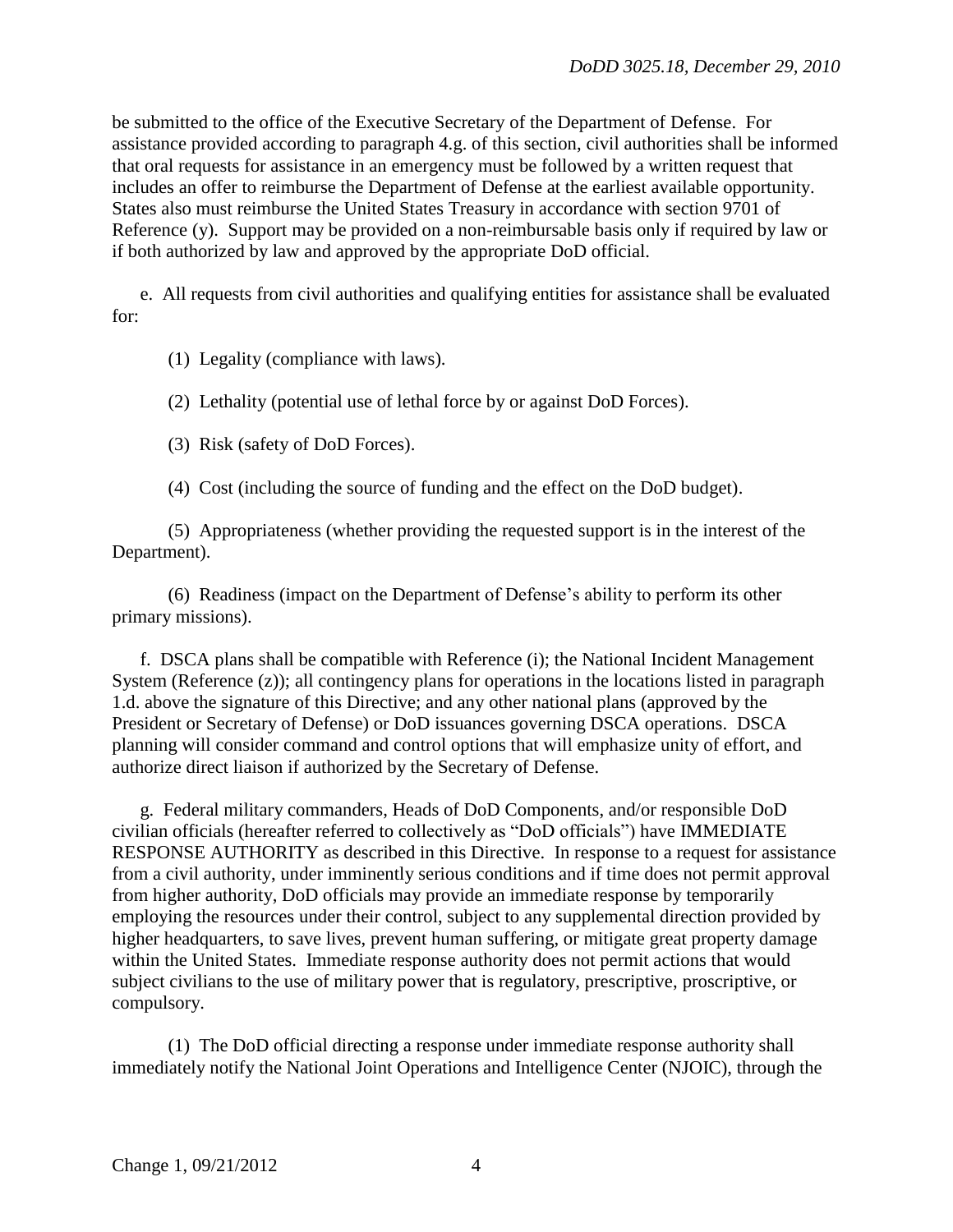chain of command, of the details of the response. The NJOIC will inform appropriate DoD Components, including the geographic Combatant Command.

(2) An immediate response shall end when the necessity giving rise to the response is no longer present (e.g., when there are sufficient resources available from State, local, and other Federal agencies to respond adequately and that agency or department has initiated response activities) or when the initiating DoD official or a higher authority directs an end to the response. The DoD official directing a response under immediate response authority shall reassess whether there remains a necessity for the Department of Defense to respond under this authority as soon as practicable but, if immediate response activities have not yet ended, not later than 72 hours after the request for assistance was received.

(3) Support provided under immediate response authority should be provided on a costreimbursable basis, where appropriate or legally required, but will not be delayed or denied based on the inability or unwillingness of the requester to make a commitment to reimburse the Department of Defense.

h. The authority of State officials is recognized to direct a State immediate response using National Guard personnel under State command and control (including personnel in a title 32, U.S.C. (Reference (e)) (hereafter referred to as "Title 32") status) in accordance with State law, but National Guard personnel will not be placed in or extended in Title 32 status to conduct State immediate response activities.

i. Federal military commanders are provided EMERGENCY AUTHORITY under this Directive. Federal military forces shall not be used to quell civil disturbances unless specifically authorized by the President in accordance with applicable law (e.g., chapter 15 of Reference (d)) or permitted under emergency authority, as described below (see DoDD 3025.12 (Reference (j)) and DoDD 5525.5 (Reference (c))). In these circumstances, those Federal military commanders have the authority, in extraordinary emergency circumstances where prior authorization by the President is impossible and duly constituted local authorities are unable to control the situation, to engage temporarily in activities that are necessary to quell large-scale, unexpected civil disturbances because:

(1) Such activities are necessary to prevent significant loss of life or wanton destruction of property and are necessary to restore governmental function and public order; or,

(2) When duly constituted Federal, State, or local authorities are unable or decline to provide adequate protection for Federal property or Federal governmental functions. Federal action, including the use of Federal military forces, is authorized when necessary to protect the Federal property or functions.

j. Except for immediate response and emergency authority as described in paragraphs 4.g. and 4.i. of this section, only the Secretary of Defense may approve requests from civil authorities or qualifying entities for Federal military support for: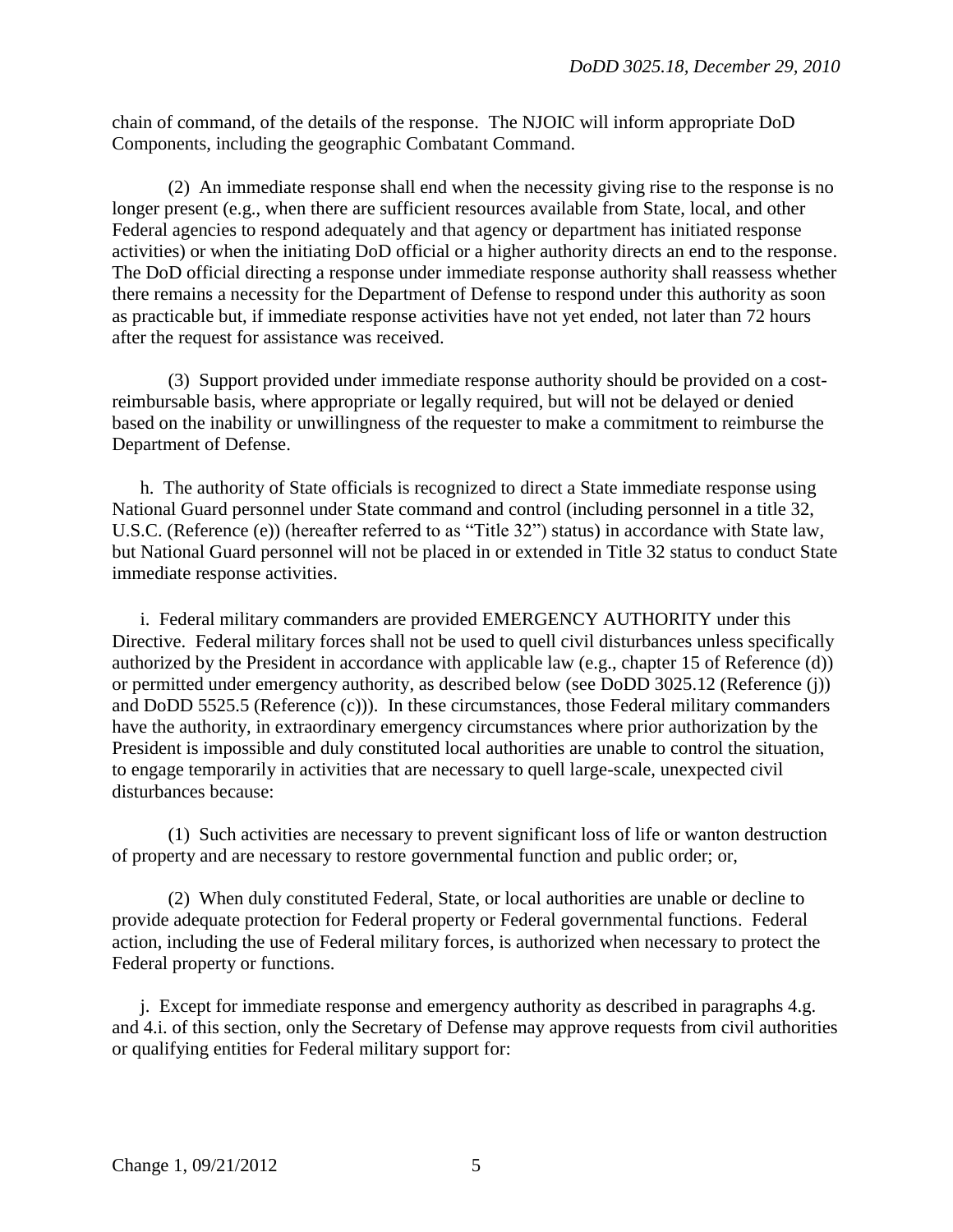(1) Defense assistance in responding to civil disturbances (requires Presidential authorization) in accordance with Reference (j).

(2) Defense response to CBRNE events (see DoDI 2000.18 (Reference (aa))).

(3) Defense assistance to civilian law enforcement organizations, except as authorized in Reference (c).

(4) Assistance in responding with assets with potential for lethality. This support includes loans of arms; vessels or aircraft; or ammunition. It also includes assistance under section 382 of Reference (d) and section 831 of title 18, U.S.C. (Reference (ab)); all support to counterterrorism operations; and all support to civilian law enforcement authorities in situations where a confrontation between civilian law enforcement and civilian individuals or groups is reasonably anticipated.

k. Federal military forces employed for DSCA activities shall remain under Federal military command and control at all times.

l. Special event support to a qualifying entity shall be treated as DSCA.

m. All requests for DSCA mutual and automatic aid via the DoD Fire and Emergency Services programs shall be in accordance with Reference (g).

n. DSCA is a total force mission (see DoDD 1200.17 (Reference (ac))).

o. No DoD unmanned aircraft systems (UAS) will be used for DSCA operations, including support to Federal, State, local, and tribal government organizations, unless expressly approved by the Secretary of Defense. Use of armed UAS for DSCA operations is not authorized. (See References  $(p)$ ,  $(q)$ ,  $(r)$ , and  $(s)$ )

p. Direct liaison between DoD Components and the States should occur only when time does not permit compliance with paragraph 13.a. in Enclosure 2 of this Directive. In each such instance, the Chief, National Guard Bureau, will be informed of the direct liaison.

5. RESPONSIBILITIES. See Enclosure 2.

6. RELEASABILITY. UNLIMITED. This Directive is approved for public release and is available on the Internet from the DoD Issuances Web-site at http://www.dtic.mil/whs/directives.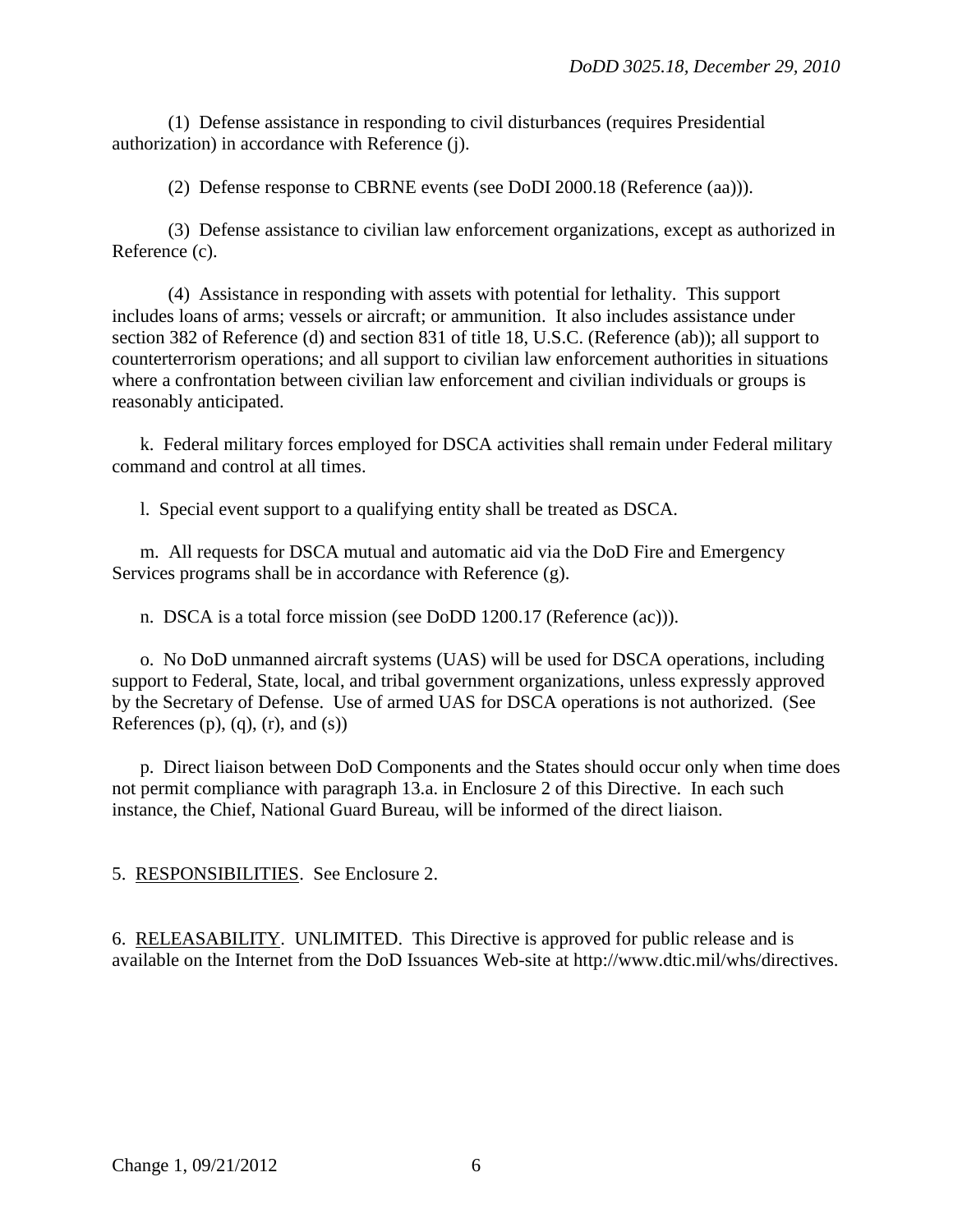## 7. EFFECTIVE DATE. This Directive:

a. Is effective December 29, 2010.

b. Must be reissued, cancelled, or certified current within 5 years of its publication in accordance with DoD Instruction 5025.01 (Reference (am)). If not it will expire effective December 29, 2020 and be removed from the DoD Issuances Website.

൶ William J. Lynn III

Deputy Secretary of Defense

Enclosures

1. References 2. Responsibilities **Glossary**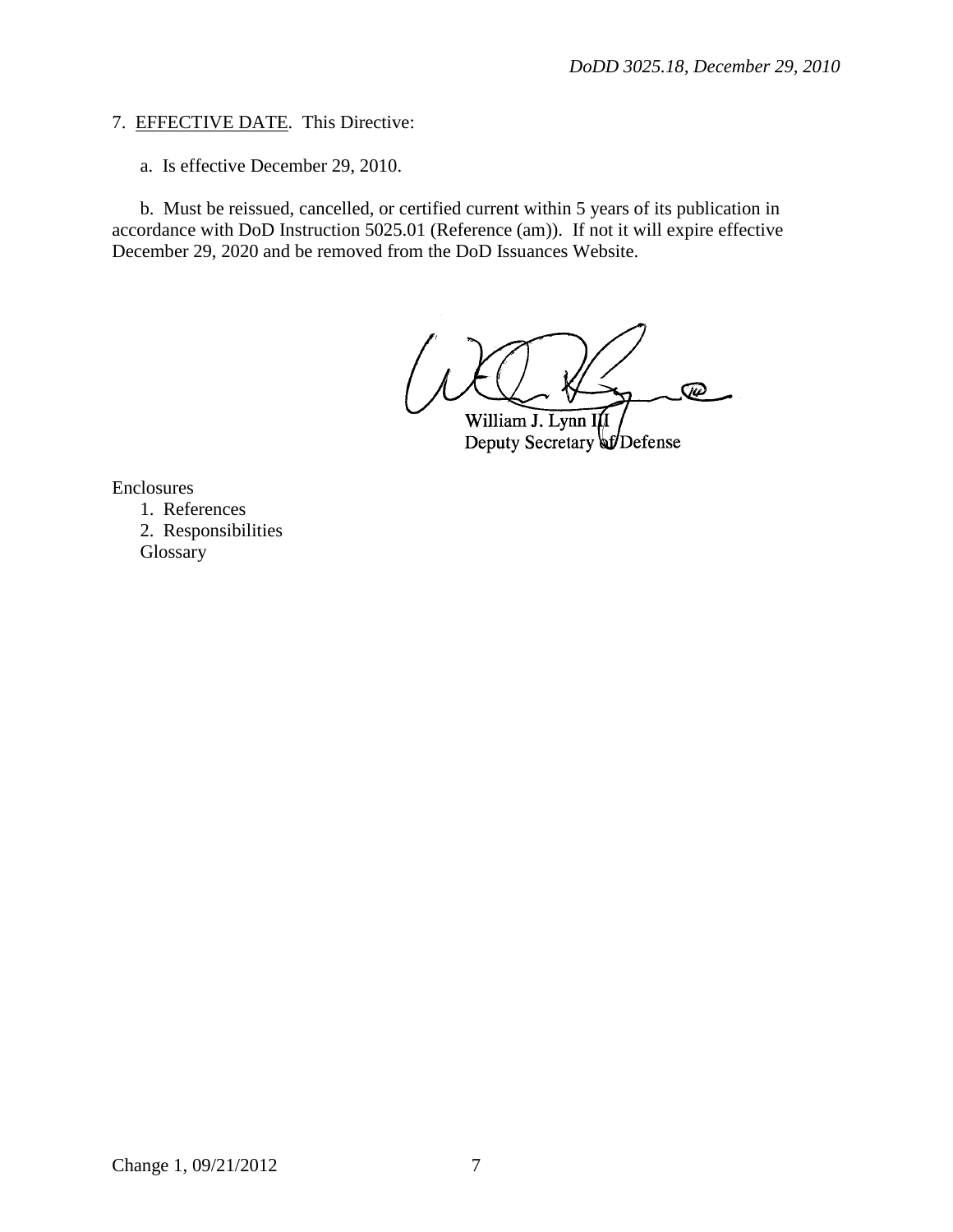# ENCLOSURE 1

## REFERENCES

- (a) DoD Directive 3025.1, "Military Support to Civil Authorities (MSCA)," January 15, 1993 (hereby cancelled)
- (b) DoD Directive 3025.15, "Military Assistance to Civil Authorities," February 18, 1997 (hereby cancelled)
- (c) DoD Directive 5525.5, "DoD Cooperation with Civilian Law Enforcement Officials," January 15, 1986
- (d) Sections 375, 382, 2564, 9442, and Chapter 15 of title 10, United States Code
- (e) Title 32, United States Code
- $(f)$  Sections 300hh-11 and 5121. et. seq.<sup>1</sup>, and Chapter 15A of title 42, United States Code
- (g) DoD Instruction 6055.06, "DoD Fire and Emergency Services (F&ES) Program," December 21, 2006
- (h) DoD Directive 2000.15, "Support to Special Events," November 21, 1994
- (i) Department of Homeland Security, "National Response Framework," January 2008
- (j) DoD Directive 3025.12, "Military Assistance for Civil Disturbances (MACDIS)," February 4, 1994
- (k) DoD Directive 5100.46, "Foreign Disaster Relief," December 4, 1975
- (l) DoD Instruction 1000.17, "Detail of DoD Personnel to Duty Outside the Department of Defense," April 16, 2008
- (m) Section 1004, Public Law 101-510, "1991 National Defense Authorization Act," as amended
- (n) Section 701n of title 33, United States Code
- (o) Executive Order 12656, "Assignment of Emergency Preparedness Responsibilities," as amended
- (p) DoD Directive 5240.01, "DoD Intelligence Activities," August 27, 2007
- (q) Executive Order 12333, "United States Intelligence Activities," December 4, 1981, as amended
- (r) Executive Order 13388, "Further Strengthening the Sharing of Terrorism Information to Protect Americans," October 25, 2005
- (s) DoD 5240.1-R, "Procedures Governing the Activities of DoD Intelligence Components That Affect United States Persons," December 1982
- (t) DoD Directive 5410.18, "Public Affairs Community Relations Policy," November 20, 2001
- (u) DoD Instruction 5410.19, "Public Affairs Community Relations Policy Implementation," November 13, 2001
- (v) DoD Directive S-5210.36, "Provision of DoD Sensitive Support to DoD Components and Other Departments and Agencies of the U.S. Government," November 6, 2008<sup>2</sup>
- (w) DoD Manual 3025.1-M, "Manual for Civil Emergencies," June 1994
- (x) DoD Directive 1100.20, "Support and Services for Eligible Organizations and Activities Outside the Department of Defense," April 12, 2004

 $\overline{a}$ <sup>1</sup> Section 5121, et. seq., of title 42, U.S.C. Appendix, is also known as "The Robert T. Stafford Disaster Relief and Emergency Assistance Act," as amended, and is referred to in this Directive as "The Stafford Act"

<sup>&</sup>lt;sup>2</sup> Document is classified and copies maybe requested by contacting USD(I), USDI.pubs@osd.mil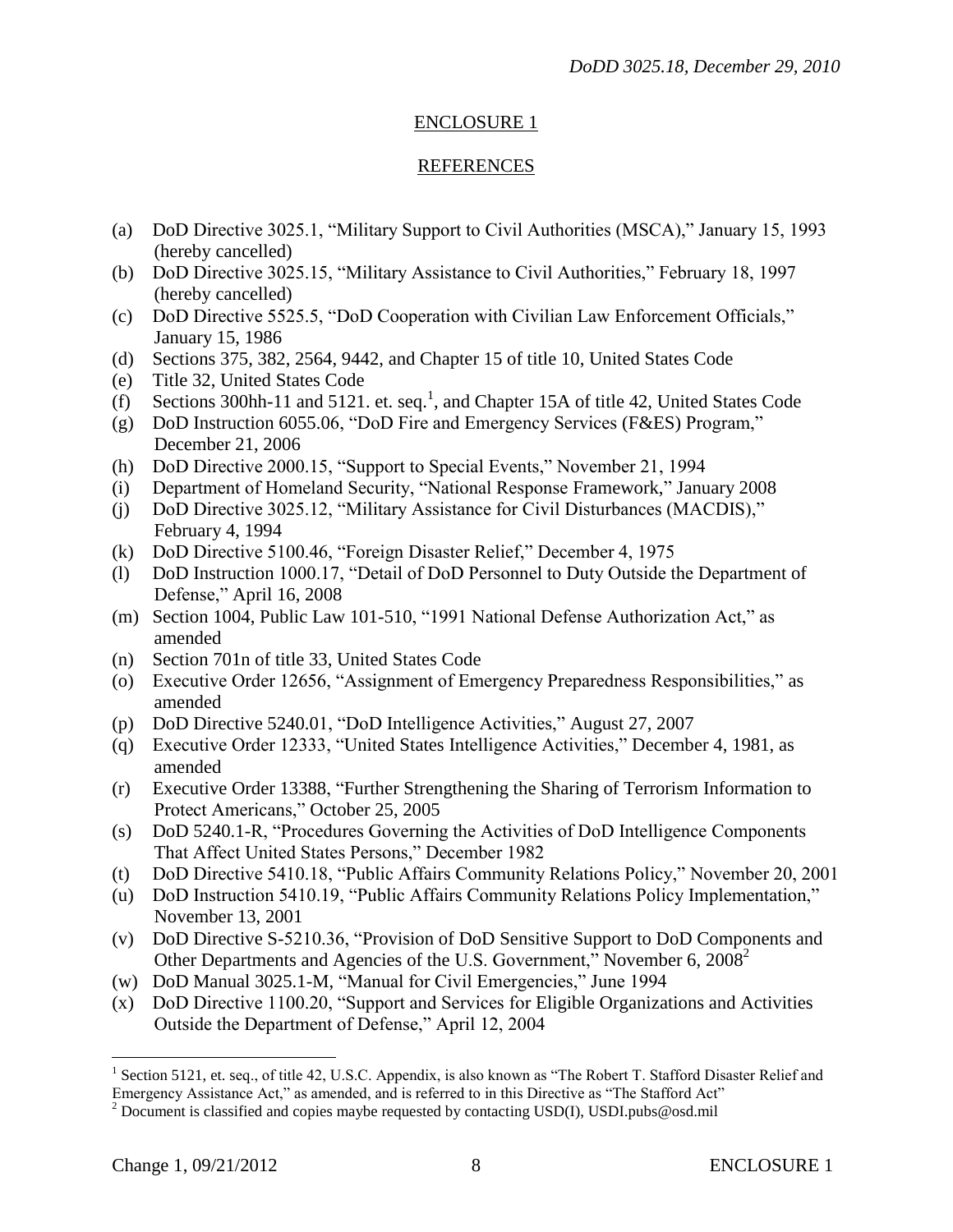- (y) Sections  $1535^3$  and 9701 of title 31, United States Code
- (z) Department of Homeland Security, "National Incident Management System," March 1, 2004
- (aa) DoD Instruction 2000.18, "Department of Defense Installation Chemical, Biological, Radiological, Nuclear, and High-Yield Explosive Emergency Response Guidelines," December 4, 2002
- (ab) Section 831 of title 18, United States Code
- (ac) DoD Directive 1200.17, "Managing the Reserve Components as an Operational Force," October 29, 2008
- (ad) DoD Directive 5111.13, "Assistant Secretary of Defense for Homeland Defense and Americas' Security Affairs (ASD(HD&ASA))," January 16, 2009
- (ae) DoD Directive 8320.02, "Data Sharing in a Net-Centric Department of Defense," December 2, 2004
- (af) DoD Directive 1322.18, "Military Training," January 13, 2009
- (ag) DoD Directive 6010.22, "National Disaster Medical System (NDMS)," January 21, 2003
- (ah) Unified Command Plan, current edition $4$
- (ai) Global Force Management Implementation Guidance, current edition<sup>5</sup>
- (aj) DoD Instruction 1215.06, "Uniform Reserve, Training, and Retirement Categories," February 7, 2007
- (ak) DoD Directive 5105.77, "National Guard Bureau (NGB)," May 21, 2008
- (al) Joint Publication 1-02, "Department of Defense Dictionary of Military and Associated Terms," current edition
- (am) DoD Instruction 5025.01, "DoD Directives Program," October 28, 2007

<sup>&</sup>lt;sup>3</sup> Section 1535 of title 31, U.S.C., is also known as "The Economy Act"

<sup>&</sup>lt;sup>4</sup> For official use only and on a need-to-know basis, a copy can be requested from the J-5/Joint Staff at 703-693-2742.

<sup>5</sup> Classified document, a copy can be requested from the J-3/Joint Staff at 703-693-9455.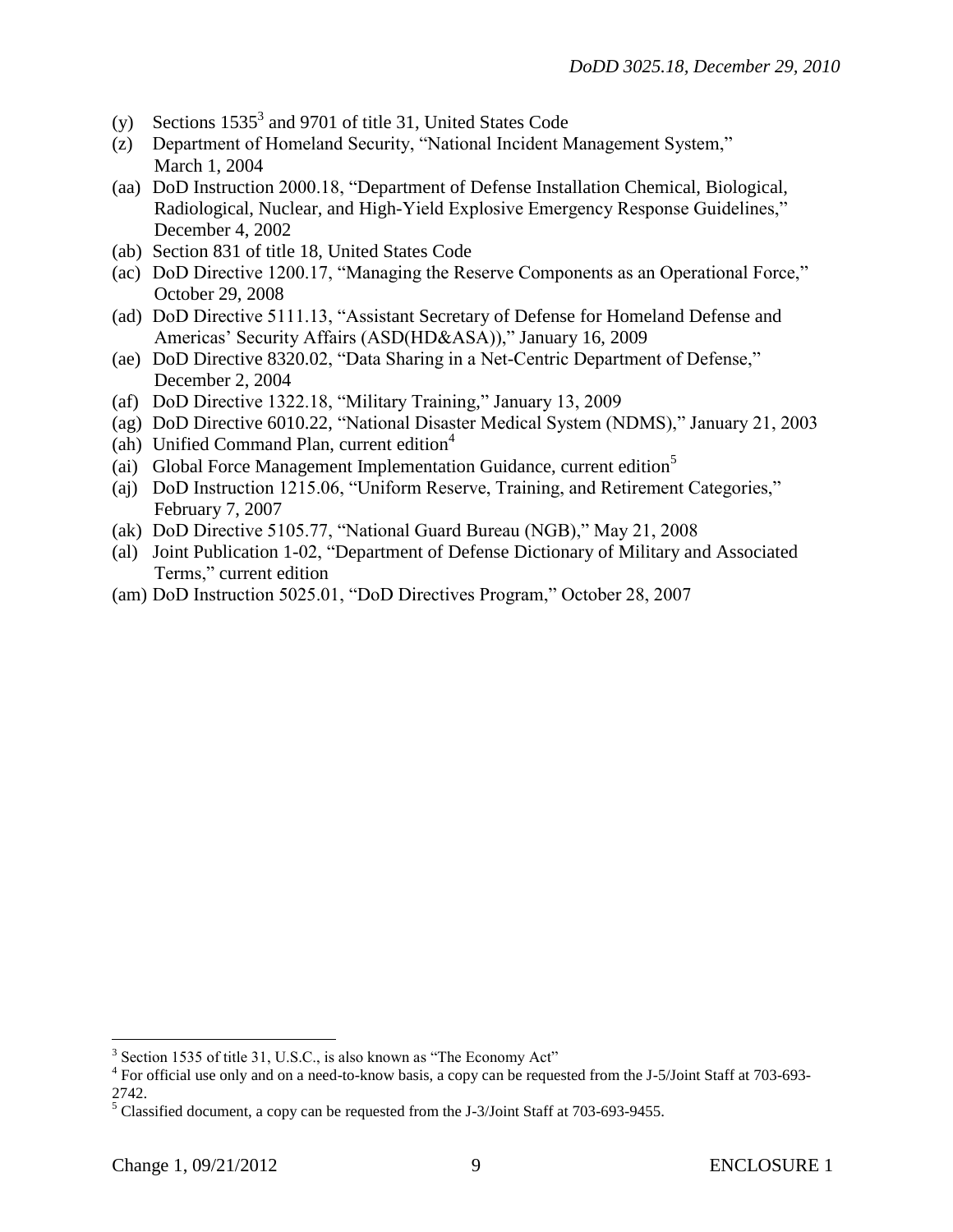## ENCLOSURE 2

## **RESPONSIBILITIES**

#### 1. UNDER SECRETARY OF DEFENSE FOR POLICY (USD(P)). The USD(P) shall:

a. Coordinate DSCA policy with other Federal departments and agencies, State agencies, and the DoD Components, as appropriate.

b. Establish DoD policy governing DSCA.

#### 2. ASSISTANT SECRETARY OF DEFENSE FOR HOMELAND DEFENSE AND AMERICAS' SECURITY AFFAIRS (ASD(HD&ASA)). The ASD(HD&ASA), under the authority, direction, and control of the USD(P), shall:

a. Serve as the principal civilian advisor to the Secretary of Defense and the USD(P) for DSCA.

b. Serve as the Defense Domestic Crisis Manager.

c. As delegated by the Secretary of Defense in accordance with DoDD 5111.13 (Reference (ad)), serve as approval authority for requests for assistance from civil authorities or qualifying entities sent to the Secretary of Defense, except for those items retained in paragraphs 4.j. and 4.o. above the signature of this Directive, or delegated to other officials. This authority may not be delegated further than the Principal Deputy Assistant Secretary of Defense for Homeland Defense and Americas' Security Affairs. When carrying out this authority, the ASD(HD&ASA) shall:

(1) Coordinate requests with the Chairman of the Joint Chiefs of Staff, the Commanders of the Combatant Commands with DSCA responsibilities in the matter, and Military Department Secretaries and other DoD officials as appropriate.

(2) Immediately notify the Secretary of Defense of the use of this authority.

d. Develop, coordinate, and oversee the implementation of DoD policy for DSCA plans and activities, including:

(1) Requests for assistance during domestic crises, emergencies, or civil disturbances.

(2) Domestic consequence management.

(3) Coordination or consultation, as appropriate, with the Department of Homeland Security and other Federal agencies on the development and validation of DSCA requirements.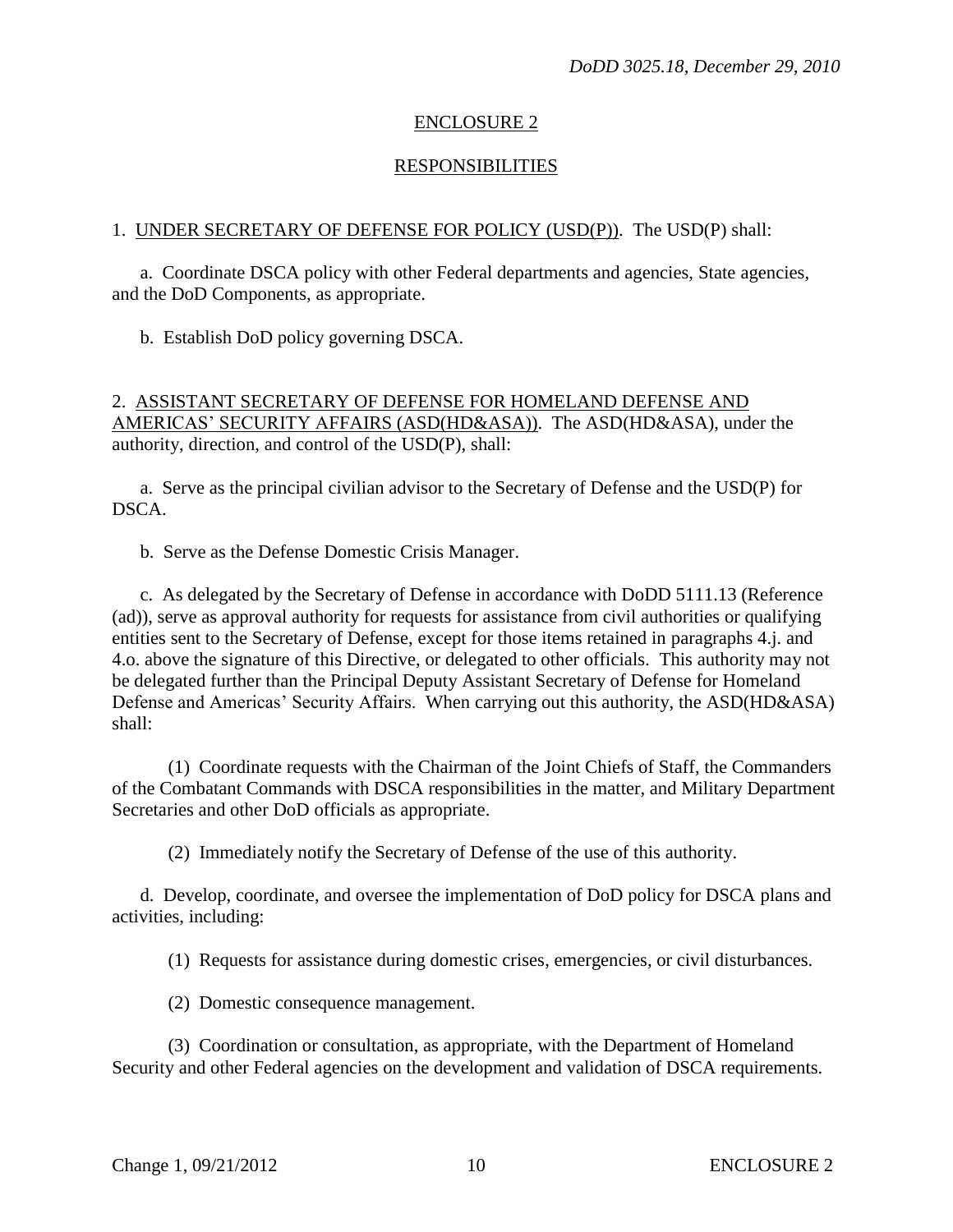(4) DoD support for national special security events.

(5) DoD support for national and international sporting events, in accordance with section 2564 of Reference (d).

(6) Direct the fullest appropriate dissemination of information relating to all aspects of DSCA, using all approved media and in accordance with DoDD 8320.02 (Reference (ae)).

e. Exercise staff cognizance over Reference (c).

#### 3. ASSISTANT SECRETARY OF DEFENSE FOR SPECIAL OPERATIONS AND LOW-INTENSITY CONFLICT AND INTERDEPENDENT CAPABILITIES (ASD(SO/LIC&IC)). The ASD(SO/LIC&IC), under the authority, direction, and control of the USD(P), shall support planning by the Defense Domestic Crisis Manager during DSCA operations, as required.

#### 4. UNDER SECRETARY OF DEFENSE (COMPTROLLER) (USD(C))/CHIEF FINANCIAL OFFICER (CFO), DEPARTMENT OF DEFENSE. The USD(C)/CFO shall:

a. Establish policies and procedures to ensure timely reimbursement to the Department of Defense for reimbursable DSCA activities.

b. Assist in management of statutory resources for DSCA in support of appropriate international and domestic sporting events.

## 5. UNDER SECRETARY OF DEFENSE FOR PERSONNEL AND READINESS

(USD(P&R)). The USD(P&R) shall identify, monitor, and oversee the development of integrated DSCA training capabilities and the integration of these training capabilities into exercises and training to build, sustain, and assess DSCA readiness in accordance with DoDD 1322.18 (Reference (af)).

6. ASSISTANT SECRETARY OF DEFENSE FOR HEALTH AFFAIRS (ASD(HA)). The ASD(HA), under the authority, direction, and control of the USD(P&R), as the principal advisor to the Secretary of Defense for all DoD health policy, shall:

a. Provide guidance and support for all domestic crisis situations or emergencies that require health or medical-related DSCA to ASD(HD&ASA).

b. Exercise authority in accordance with section 300hh-11 of Reference (f), and the policy according to DoDD 6010.22 (Reference (ag)), for participation in the National Disaster Medical System.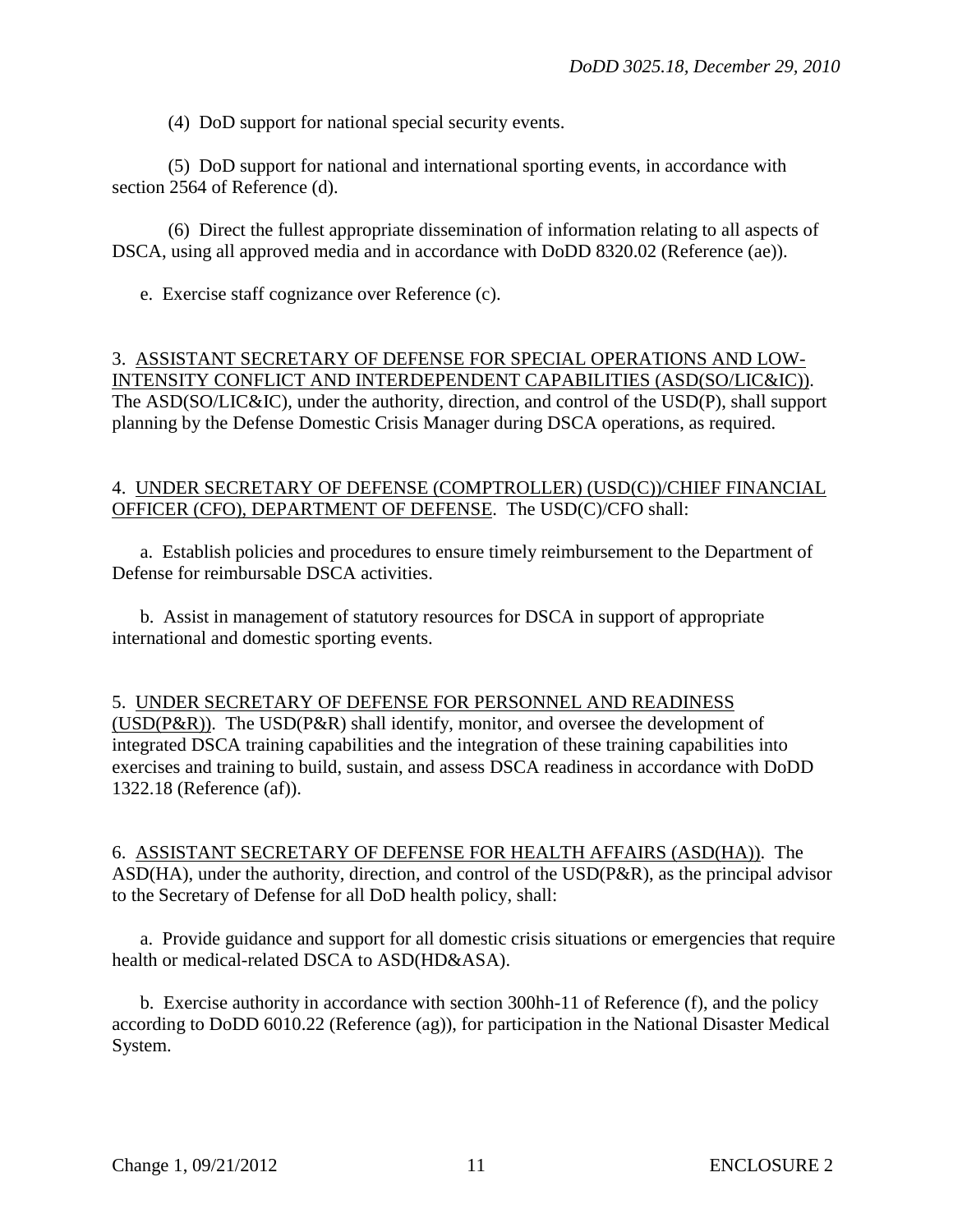7. ASSISTANT SECRETARY OF DEFENSE FOR RESERVE AFFAIRS (ASD(RA)). The ASD(RA), under the authority, direction, and control of the USD(P&R), shall provide recommendations, guidance, and support on the use of the Reserve Components to perform DSCA missions to ASD(HD&ASA).

8. UNDER SECRETARY OF DEFENSE FOR ACQUISITION, TECHNOLOGY, AND LOGISTICS (USD(AT&L)). The USD(AT&L) shall establish policies and procedures, in coordination with ASD(HD&ASA), to implement DSCA requirements for DoD Fire and Emergency Services programs and mutual or automatic aid that may be part of that program.

9. HEADS OF THE DoD COMPONENTS. The Heads of the DoD Components shall:

a. Direct that any DSCA-related DoD issuances, concept plans, interagency agreements, and memorandums of understanding or agreement with external agencies are in full compliance with this Directive.

b. Direct Component compliance with financial management guidance related to support provided for DSCA operations, including guidance related to tracking costs and seeking reimbursement.

c. When approved by the Secretary of Defense, plan, program, and budget for DSCA capabilities in accordance with law, policy, and assigned missions.

10. SECRETARIES OF THE MILITARY DEPARTMENTS. The Secretaries of the Military Departments, in addition to the responsibilities in section 9 of this enclosure, shall:

a. Establish the necessary policies and procedures to ensure the appropriate personnel are trained to execute DSCA plans as directed by the Secretary of Defense.

b. Direct that requests for reimbursement of actual DSCA expenditures (performance of work or services, payments to contractors, or delivery from inventory) begin within 30 calendar days after the month in which performance occurred. Final billing invoices shall be submitted to supported departments and agencies within 90 calendar days of the termination of the supported event.

11. CHAIRMAN OF THE JOINT CHIEFS OF STAFF. The Chairman of the Joint Chiefs of Staff, in addition to the responsibilities in section 9 of this enclosure, shall:

a. Advise the Secretary of Defense on the effects of requests for DSCA on national security and military readiness.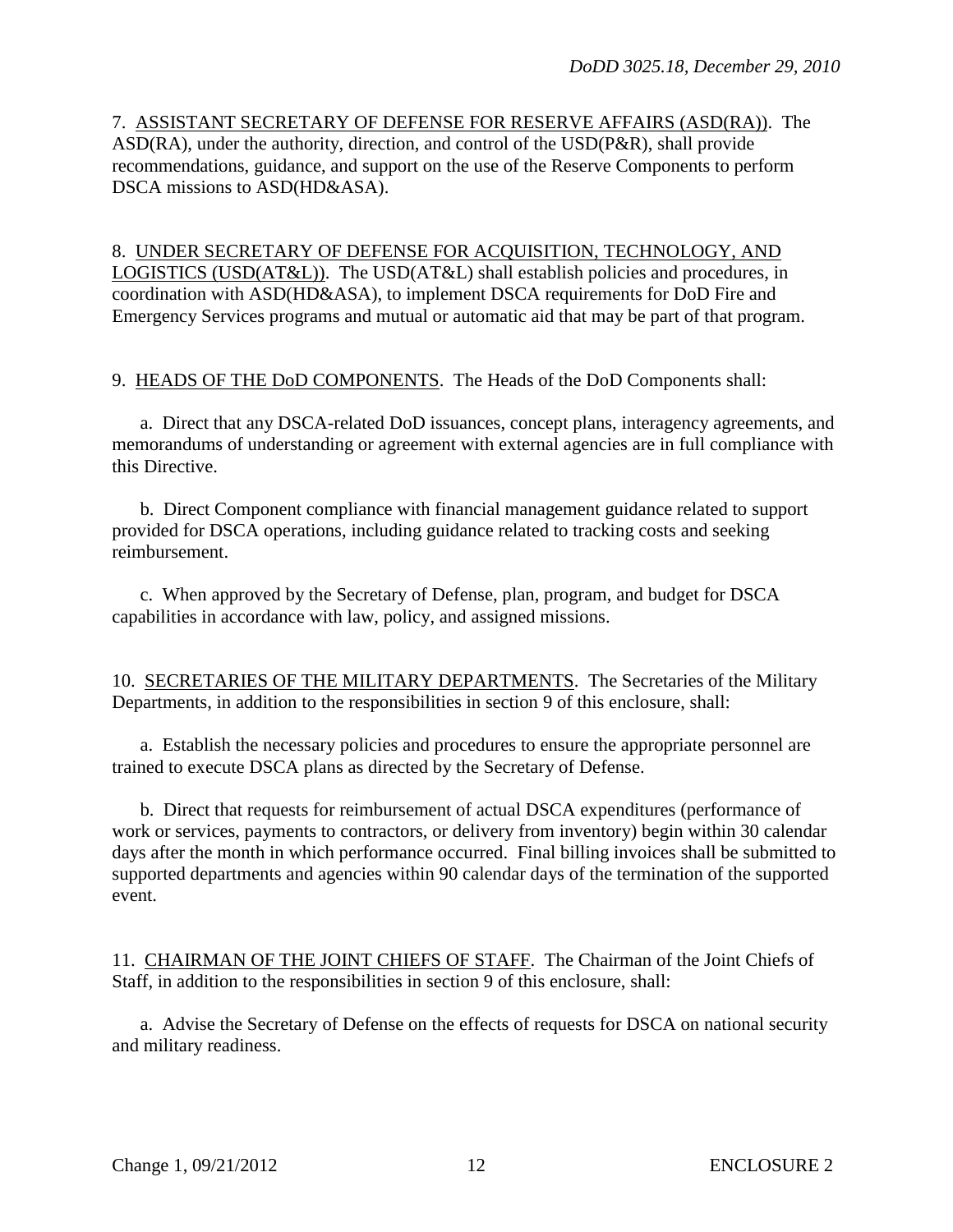b. Identify available resources for support in response to DSCA requests, and release related orders when approved by the Secretary of Defense.

c. Incorporate DSCA into joint training and exercise programs in consultation with the USD(P&R), the Chief, National Guard Bureau (NGB), and appropriate officials from the Department of Homeland Security and other appropriate Federal departments and agencies.

d. Advocate for needed DSCA capabilities.

12. COMMANDERS OF COMBATANT COMMANDS WITH DSCA RESPONSIBILITIES. The Commanders of Combatant Commands with DSCA responsibilities, in addition to the responsibilities in section 9 of this enclosure and in accordance with the Unified Command Plan (Reference (ah)), shall:

a. In coordination with the Chairman of the Joint Chiefs of Staff, plan and execute DSCA operations in their areas of responsibility in accordance with this Directive, Reference (ah), and the Global Force Management Implementation Guidance (Reference (ai)).

b. In coordination with the Chairman of the Joint Chiefs of Staff, incorporate DSCA into joint training and exercise programs in consultation with the Department of Homeland Security, other appropriate Federal departments and agencies, and the NGB.

c. Advocate for needed DSCA capabilities and requirements through the Joint Requirements Oversight Council, subject to paragraph 9.c. of this enclosure, and the planning, programming, budgeting, and execution process.

d. Work closely with subordinate commands to ensure that they are appropriately reimbursed for DSCA in accordance with paragraph 10.b. of this enclosure.

e. Exercise Training Readiness Oversight (TRO) over assigned Reserve Component forces when not on active duty or when on active duty for training in accordance with DoDI 1215.06 (Reference (aj)).

13. CHIEF, NGB. The Chief, NGB, under the authority, direction, and control of the Secretary of Defense, normally through the Secretary of the Army and the Secretary of the Air Force, shall:

a. Serve as the channel of communications for all matters pertaining to the National Guard between DoD Components and the States in accordance with DoDD 5105.77 (Reference (ak)).

b. Annually assess the readiness of the National Guard of the States to conduct DSCA activities and report on this assessment to the Secretaries of the Army and the Air Force; the USD(P&R), ASD(HD&ASA), and ASD(RA); and, through the Chairman of the Joint Chiefs of Staff, to the Secretary of Defense and appropriate Combatant Commanders.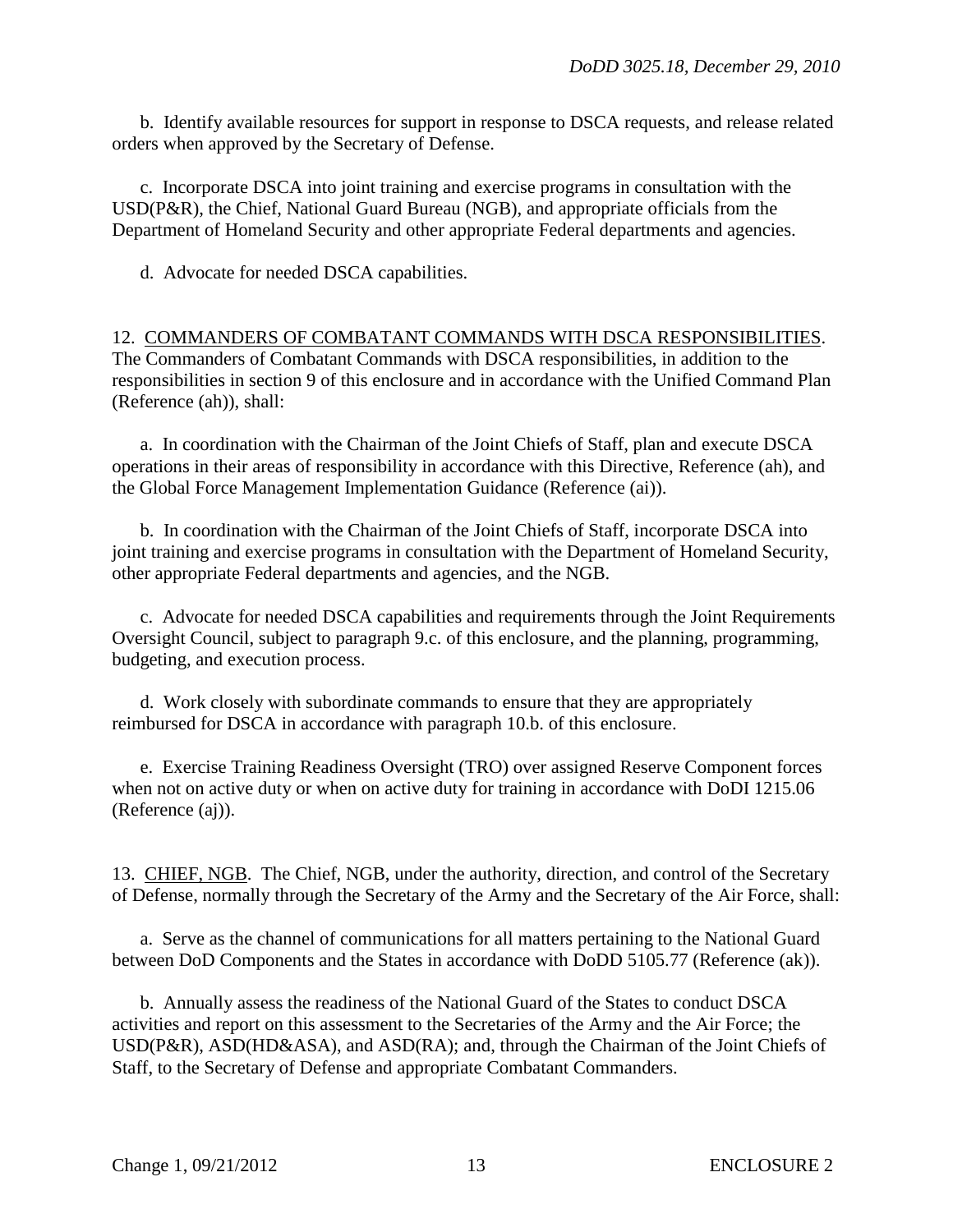c. Report National Guard support of civil authorities or qualifying entities when using Federal resources, equipment, and/or funding to the NJOIC.

d. Serve as an advisor to the Combatant Commanders on National Guard matters pertaining to the combatant command missions, and support planning and coordination for DSCA activities as requested by the Chairman of the Joint Chiefs of Staff or the Combatant Commanders.

e. Ensure that National Guard appropriations are appropriately reimbursed for DSCA activities.

f. Advocate for needed DSCA capabilities.

g. Develop and promulgate, in accordance with Reference (ak) and in coordination with the Secretaries of the Army and Air Force and the ASD(HD&ASA), guidance regarding this Directive as it relates to National Guard matters.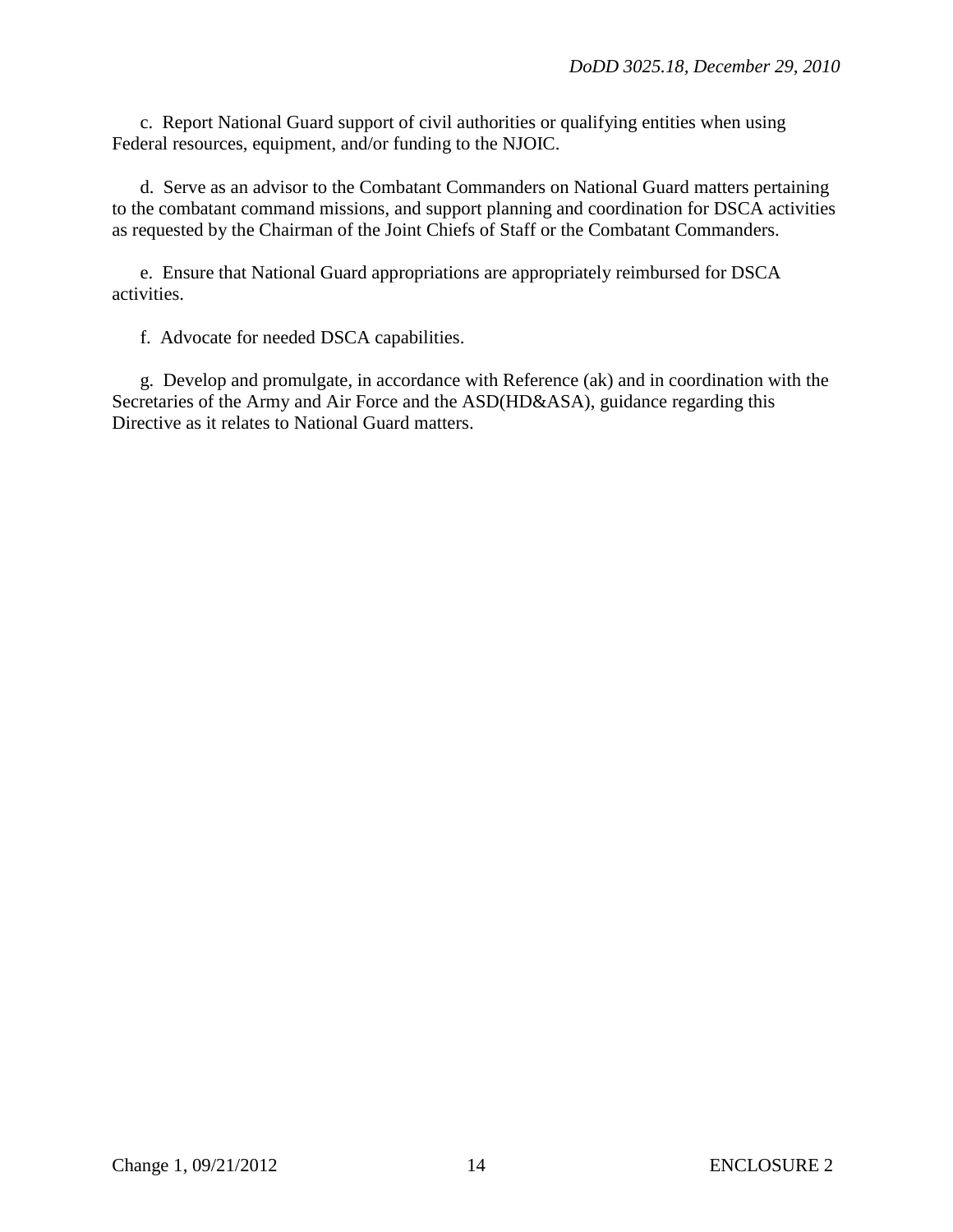## GLOSSARY

#### PART I. ABBREVIATIONS AND ACRONYMS

| ASD(HA)<br>ASD(HD&ASA)<br>ASD(RA)<br>ASD(SO/LIC&IC) | Assistant Secretary of Defense for Health Affairs<br>Assistant Secretary of Defense for Homeland Defense and Americas'<br><b>Security Affairs</b><br><b>Assistant Secretary of Defense for Reserve Affairs</b><br>Assistant Secretary of Defense for Special Operations and Low-<br>Intensity Conflict and Interdependent Capabilities |
|-----------------------------------------------------|----------------------------------------------------------------------------------------------------------------------------------------------------------------------------------------------------------------------------------------------------------------------------------------------------------------------------------------|
| <b>CBRNE</b>                                        | chemical, biological, radiological, nuclear, and high yield explosives                                                                                                                                                                                                                                                                 |
| DoDD<br>DoDI<br><b>DSCA</b>                         | DoD Directive<br>DoD Instruction<br>Defense Support of Civil Authorities                                                                                                                                                                                                                                                               |
| <b>NGB</b><br><b>NJOIC</b>                          | <b>National Guard Bureau</b><br>National Joint Operations and Intelligence Center                                                                                                                                                                                                                                                      |
| <b>TRO</b>                                          | <b>Training Readiness Oversight</b>                                                                                                                                                                                                                                                                                                    |
| <b>UAS</b><br><b>USACE</b><br>U.S.C.<br>USD(AT&L)   | unmanned aircraft systems<br>United States Army Corps of Engineers<br><b>United States Code</b><br>Under Secretary of Defense for Acquisition, Technology, and                                                                                                                                                                         |
| USD(C)/CFO<br>USD(I)<br>USD(P)<br>$USD(P\&R)$       | Logistics<br>Under Secretary of Defense (Comptroller)/Chief Financial Officer<br>Under Secretary of Defense for Intelligence<br>Under Secretary of Defense for Policy<br>Under Secretary of Defense for Personnel and Readiness                                                                                                        |
|                                                     |                                                                                                                                                                                                                                                                                                                                        |

## PART II. DEFINITIONS

Unless otherwise noted, these terms and their definitions are for the purpose of this Directive.

civil authorities. Defined in Joint Publication 1-02 (Reference (al)).

civil disturbances. Defined in Reference (al).

direct liaison. An authority for Federal military forces to consult with, coordinate with, and respond to State authorities (including National Guard units and personnel operating in Title 32 status or in State Active Duty status) or Federal civilian authorities in the tactical-level execution of assigned tasks, pursuant to an order by the Secretary of Defense or the President to provide support to those authorities.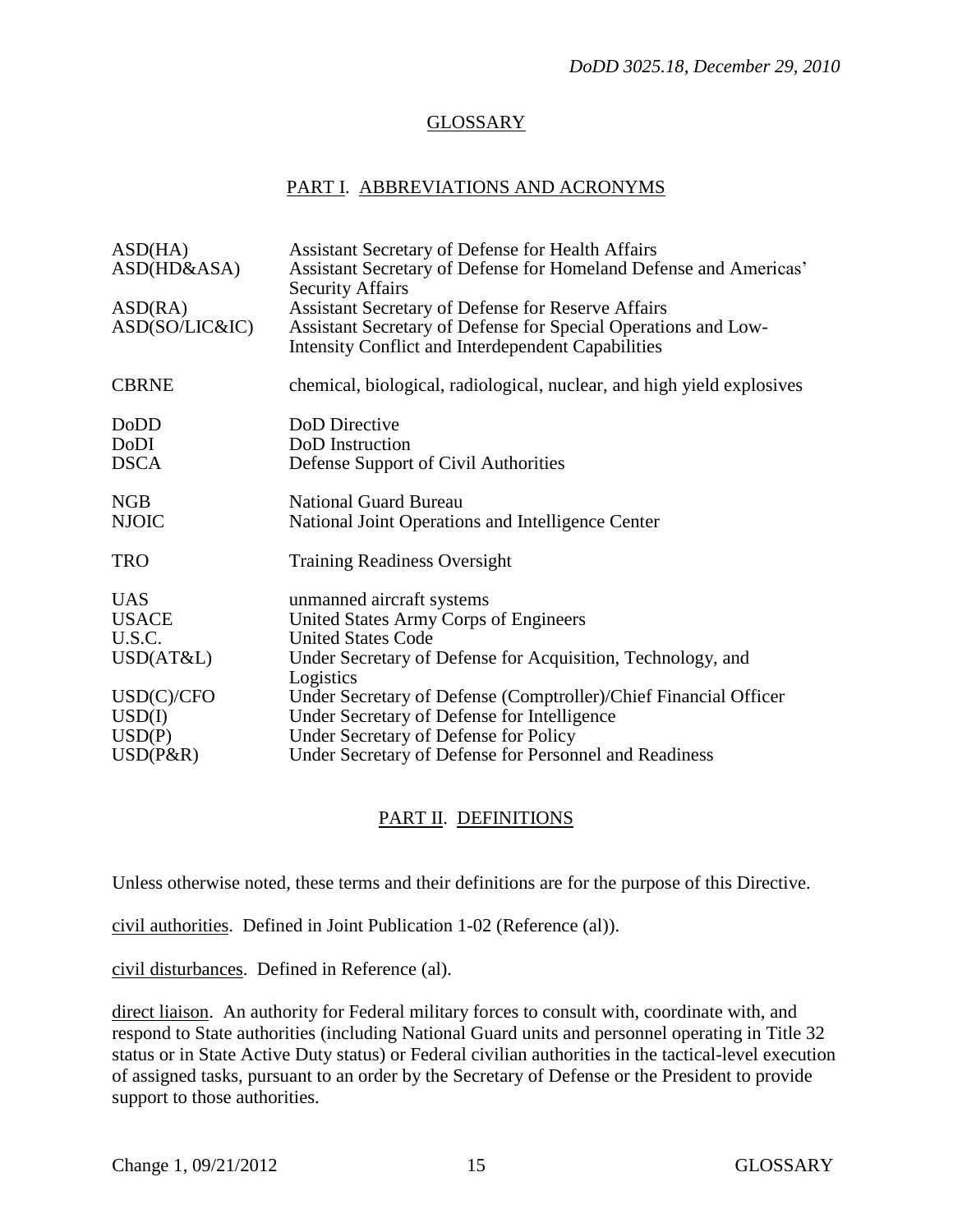DoD Domestic Crisis Manager. The lead DoD official responsible for DoD's domestic crisis management response, ensuring the information needs and other requirements of the Secretary of Defense are met, and developing, coordinating, and overseeing the implementation of DoD policy for crisis management to ensure DoD capability to develop and execute options to prevent, mitigate, or respond to a potential or actual domestic crisis. The ASD(HD&ASA) serves as the Defense Domestic Crisis Manager.

DSCA. Support provided by U.S. Federal military forces, DoD civilians, DoD contract personnel, DoD Component assets, and National Guard forces (when the Secretary of Defense, in coordination with the Governors of the affected States, elects and requests to use those forces in title 32, U.S.C., status) in response to requests for assistance from civil authorities for domestic emergencies, law enforcement support, and other domestic activities, or from qualifying entities for special events. Also known as civil support.

emergency authority. A Federal military commander's authority, in extraordinary emergency circumstances where prior authorization by the President is impossible and duly constituted local authorities are unable to control the situation, to engage temporarily in activities that are necessary to quell large-scale, unexpected civil disturbances because 1) such activities are necessary to prevent significant loss of life or wanton destruction of property and are necessary to restore governmental function and public order or (2) duly constituted Federal, State, or local authorities are unable or decline to provide adequate protection for Federal property or Federal governmental functions.

Federal military forces. Army, Navy, Marine Corps and Air Force personnel (including Reserve Component personnel) on Federal active duty and National Guard personnel when under Federal command and control.

immediate response authority. A Federal military commander's, DoD Component Head's, and/or responsible DoD civilian official's authority temporarily to employ resources under their control, subject to any supplemental direction provided by higher headquarters, and provide those resources to save lives, prevent human suffering, or mitigate great property damage in response to a request for assistance from a civil authority, under imminently serious conditions when time does not permit approval from a higher authority within the United States. Immediate response authority does not permit actions that would subject civilians to the use of military power that is regulatory, prescriptive, proscriptive, or compulsory. (State immediate response is addressed in paragraph 4.h. above the signature of this Directive.)

qualifying entity. A non-Governmental organization to which the Department of Defense may provide assistance for special events by virtue of statute, regulation, policy, or other approval by the Secretary of Defense or his or her authorized designee.

responsible DoD civilian. For purposes of DSCA, the Head of a DoD Component or other DoD civilian official who has authority over DoD assets that may be used for a DSCA response.